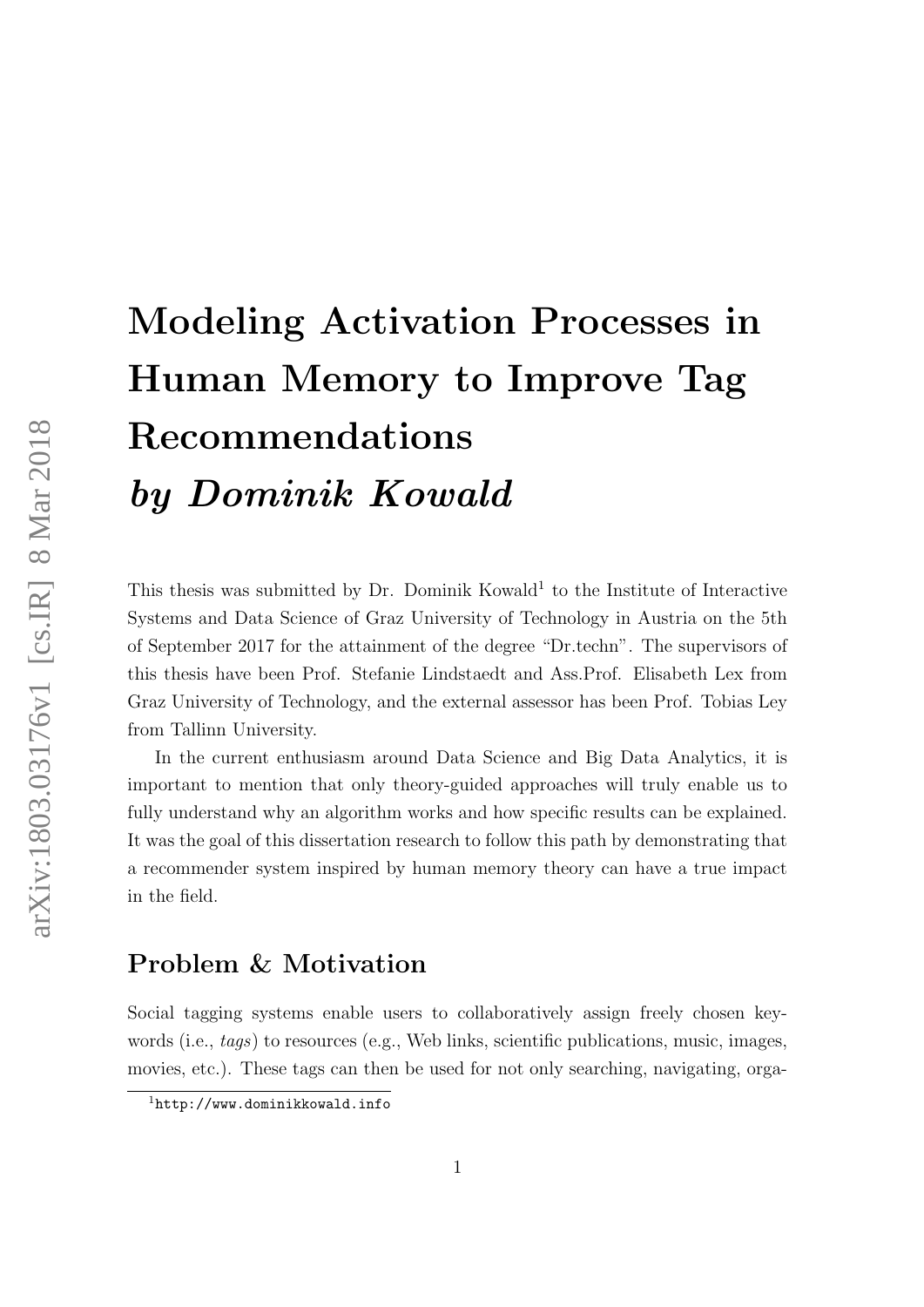nizing and finding content but also serendipitous browsing. Therefore, social tags have become an essential instrument of Web 2.0 (i.e., the social Web) to assist users during these activities. Another advantage of social tags is that users can freely choose them for annotating their bookmarked resources. However, this also means that these users have to create a set of descriptive tags on their own, which can be a very demanding task.

As a solution, tag recommendation algorithms have been proposed, which suggest a set of tags for a given user and a given resource. These tag suggestions are typically calculated based on previously used tags and/or the content of resources. Thus, tag recommendation algorithms aim to help not only the individual to find appropriate tags but also the collective to consolidate the shared tag vocabulary with the aim to reach semantic stability and implicit consensus. Furthermore, it was shown that personalized tag recommendations can increase the indexing quality of resources, which makes it easier for users to understand the information content of an indexed resource solely based on its assigned tags.

Another strand of research on the underlying cognitive mechanisms of social tagging has shown that the way users choose tags for annotating resources corresponds to processes and structures in human memory. In this respect, a prominent example is the activation equation of the cognitive architecture ACT-R, which formalizes activation processes in human memory. Specifically, the activation equation determines the activation level (i.e., probability) that a specific memory unit (e.g., a word or tag) will be needed (i.e., activated) in a specific context.

However, while current state-of-the-art tag recommendation approaches perform reasonably well in terms of recommendation accuracy, most of them are designed in a purely data-driven way. Consequently, they are based on either simply counting tag frequencies or computationally expensive calculation steps (e.g., calculating user similarities, modeling topics or factorizing the features of resources). Hence, these approaches typically ignore the above mentioned insights originating from cognitive research on how humans access information, such as words or tags, in their memory. This is contrary to the assumption that tag recommendation algorithms should attempt to mimic the user's tagging behavior.

Thus, the main problem this thesis aims to tackle is to show that a cognitiveinspired approach, which is build upon activation processes in human memory, can improve the state-of-the-art of tag recommendations. Furthermore, such an ap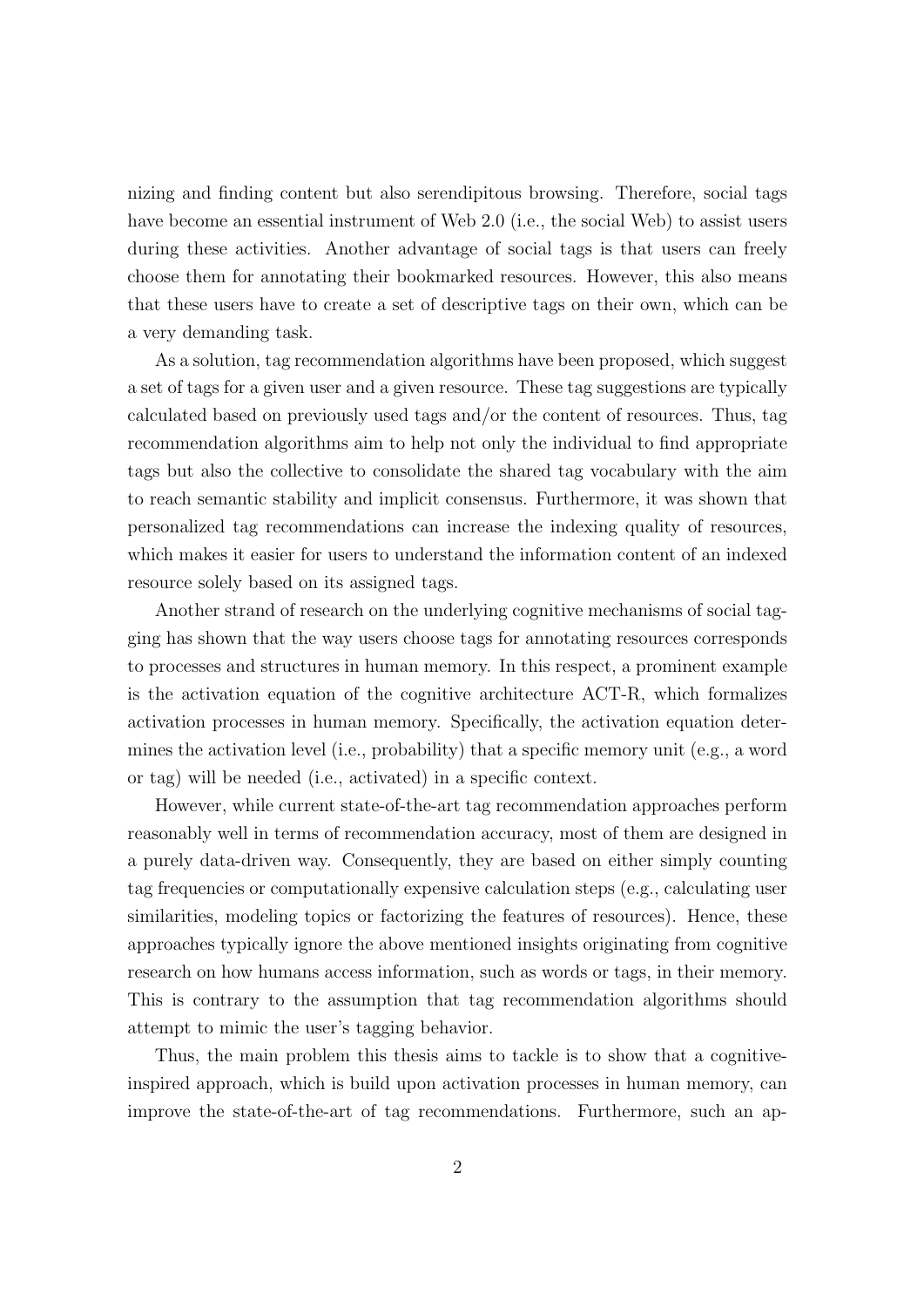proach should help to better understand the underlying cognitive processes of social tagging and tag recommendations. The main idea of this thesis was presented at WWW'2015 [\[Kowald, 2015\]](#page-9-0).

#### Approach & Methods

Consider a user retrieving a unit from her memory, such as a tag that she has used previously. To derive its usefulness in the current context, the activation level  $A_i$ of this memory unit i has to be determined. According to the following activation equation, which is part of the declarative module of the cognitive architecture ACT-R, the usefulness of  $i$  is given by:

<span id="page-2-0"></span>
$$
A_i = B_i + \sum_j W_j \cdot S_{j,i} \tag{1}
$$

The  $B_i$  component represents the *base-level* activation and quantifies the general usefulness of a unit  $i$  by considering how frequently and recently it has been used in the past. It is given by the base-level learning (BLL) equation:

$$
B_i = \ln(\sum_{j=1}^n t_j^{-d})
$$
\n(2)

where *n* is the frequency of the unit's occurrences and  $t_j$  is the recency (i.e., the time in seconds since the  $j<sup>th</sup>$  occurrence of i). For example, if a user has applied the two tags "recognition" and "recommender" with equal frequency but "recommender" has dominated the user's recent bookmarks, the equation predicts a higher activation level for "recommender". The exponent d accounts for the power-law of forgetting, which means that each unit's activation level caused by the  $j<sup>th</sup>$  occurrence decreases in time according to a power function.  $d$  is typically set to 0.5. [\[Anderson et al.,](#page-9-1) [2004\]](#page-9-1).

The second component of Equation [1](#page-2-0) represents the associative component (i.e., the *contextualized priming*) that tunes the base-level activation of the unit  $i$  to the current semantic context. The context is given by any contextual element  $j$ important in the current situation (e.g., the tags "memory" and "recollection"). Through learned associations, the contextual elements are connected with tag i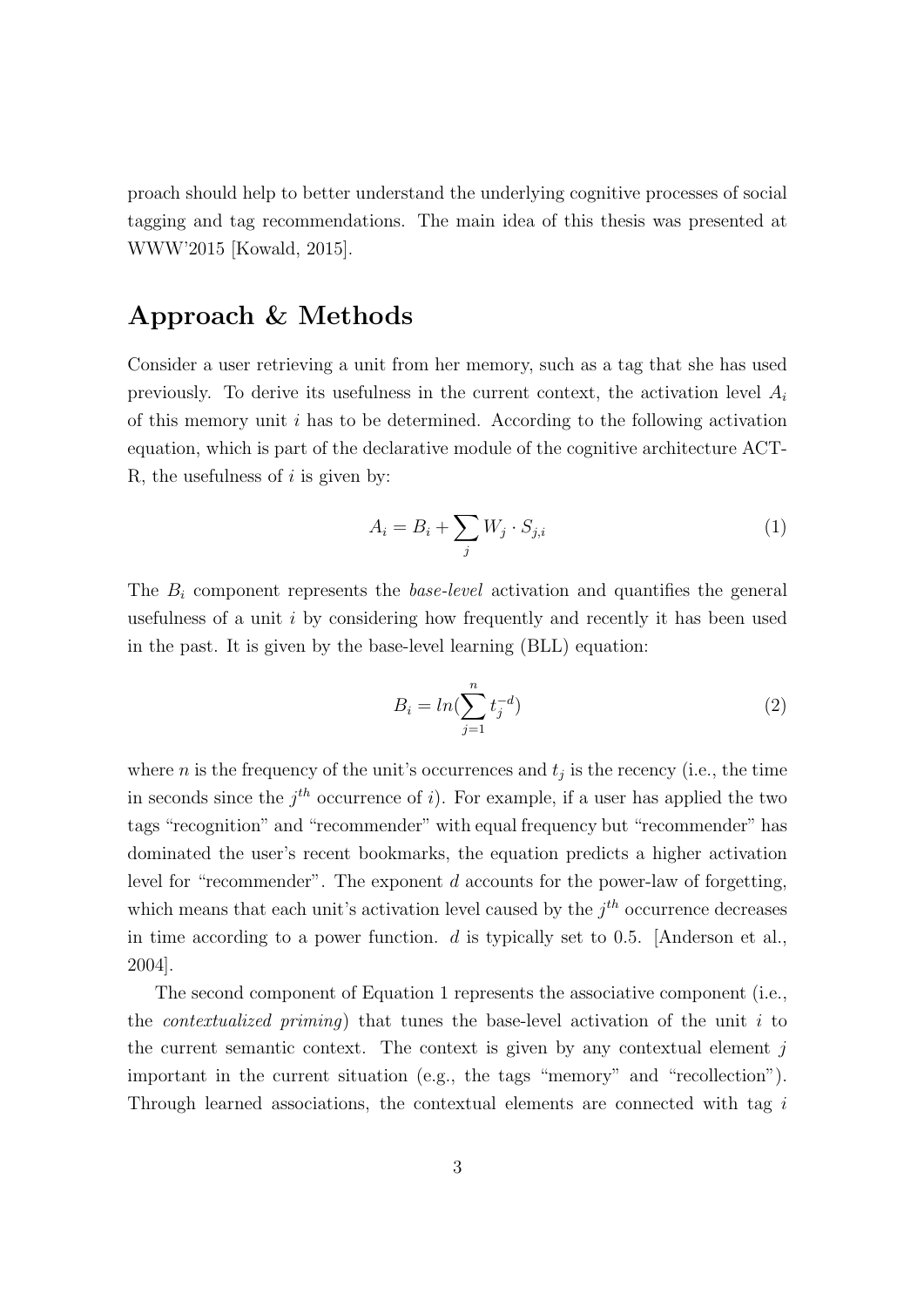and can increase is activation depending on the weight  $W_j$  and the strength of association  $S_{j,i}$ . To simplify matters, the tags associated with a given resource r (due to previous tag assignments of other users) are used as the contextual elements. The weight  $W_j$  is derived from the number of times tag  $j$  has been assigned to resource r, and  $S_{j,i}$  is derived from the number of co-occurrences between the tags i and j. The theoretical fundamentals behind this approach were presented at WWW'2014 [\[Kowald et al., 2014b\]](#page-10-0) and in [\[Kowald et al., 2015a,](#page-9-2) [Trattner et al., 2016\]](#page-11-0).

To evaluate this approach, common practice in research on recommender systems was followed to build on an offline evaluation study design. This means that publicly available social tagging datasets (i.e., Flickr, CiteULike, BibSonomy, Delicious, MovieLens, LastFM) were used in order to study the relation between activation processes in human memory and tagging behavior of users on a large scale. Additionally, these data collections were split into training and test sets in order to conduct an offline tag recommender study. For demonstrating the generalizability of the proposed approach, additionally, data collections from Twitter were used. To foster principles of Open Science, especially with respect to the reproducibility of the results, the complete evaluation pipeline was developed as open-source software in form of the  $TagRec$  framework and put on GitHub<sup>[2](#page-3-0)</sup>. The  $TagRec$  framework was presented at Hypertext'2014 [\[Kowald et al., 2014a\]](#page-9-3) and UMAP'2017 [\[Kowald et al.,](#page-9-4) [2017a\]](#page-9-4).

#### Results & Findings

## Result 1: The Influence of Activation Processes in Human Memory on Tag Reuse

The first main result of this thesis deals with the relation between activation processes in human memory and the tag reuse behavior of users in social tagging systems. According to [\[Anderson et al., 2004\]](#page-9-1), the activation of a memory unit (e.g., a tag) should depend on at least two variables: (i) the general usefulness of this memory unit given by past usage frequency and recency, and (ii) its usefulness in the current semantic context. Therefore, it is the aim of Result 1 to test if this is also applicable for social tagging settings.

<span id="page-3-0"></span><sup>2</sup><https://github.com/learning-layers/TagRec>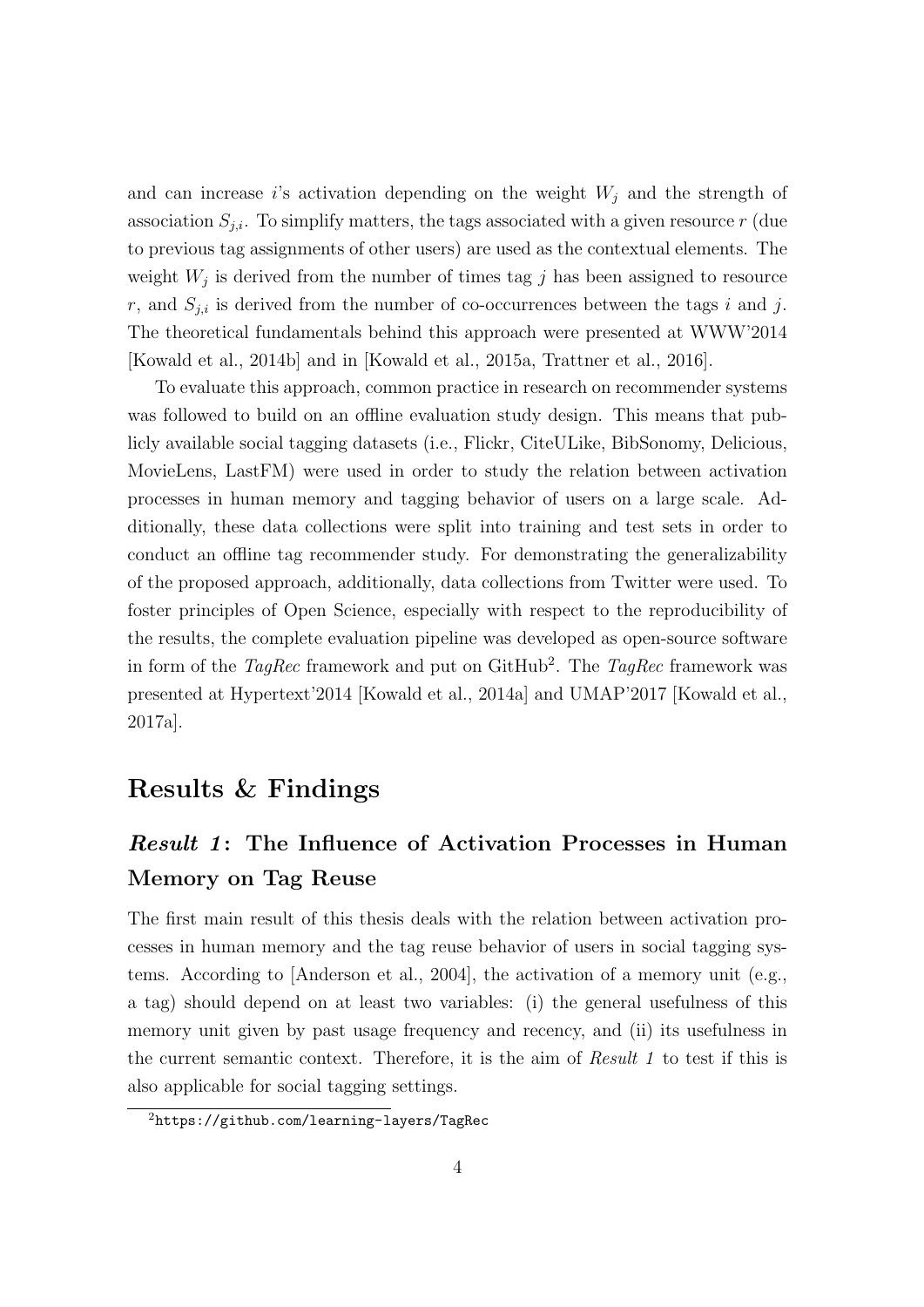In order to quantify the influence of usage frequency, recency and semantic context on the reuse of tags, the tag assignments of the first  $n-1$  bookmarks (i.e., reflecting the past) of a user u were compared with the tag assignments of u's  $n^{th}$ bookmark (i.e., reflecting the future). Within this evaluation, it is also validated if the factor of recency can be better modeled via a power or an exponential function.

In this respect, the results presented in Figure [1](#page-4-0) lead to the following four findings: (i) the more frequently a tag was used in the past, the higher its probability of being reused, (ii) the *more recently* a tag was used in the past, the higher its probability of being reused, (iii) the *more similar* a tag is to tags in the *current semantic* context, the higher its probability of being reused, and (iv) the effect of recency on the reuse probability of tags is more likely to follow a power-law distribution than an exponential one. These findings were presented at Hypertext'2016 [\[Kowald and](#page-10-1) [Lex, 2016\]](#page-10-1).



<span id="page-4-0"></span>Figure 1: The influence of activation processes in human memory (i.e., usage frequency, recency and semantic context) on tag reuse in CiteULike  $(Result 1)$ .

#### Result 2: Evaluating a Cognitive-Inspired Algorithm for Tag Recommendations

Based on the outcomes of Result 1, a novel cognitive-inspired approach for predicting the reuse of tags (i.e.,  $BLL_{AC}$ ) was implemented and evaluated. Therefore, the prediction accuracy performance of  $BLL_{AC}$  was measured by means of the F1@5 and nDCG@10 metrics, and compared to current state-of-the-art algorithms, namely MostPopular  $(MP_{u,r})$ , Collaborative Filtering (CF), Latent Dirichlet Allocation (LDA), Temporal Tag Patterns (GIRPTM), Pairwise Interaction Tensor Factorization (PITF) and FolkRank (FR). This comparison is given in Table [1](#page-5-0) and shows that  $BLL_{AC}$  outperforms these approaches in four of the six datasets (i.e.,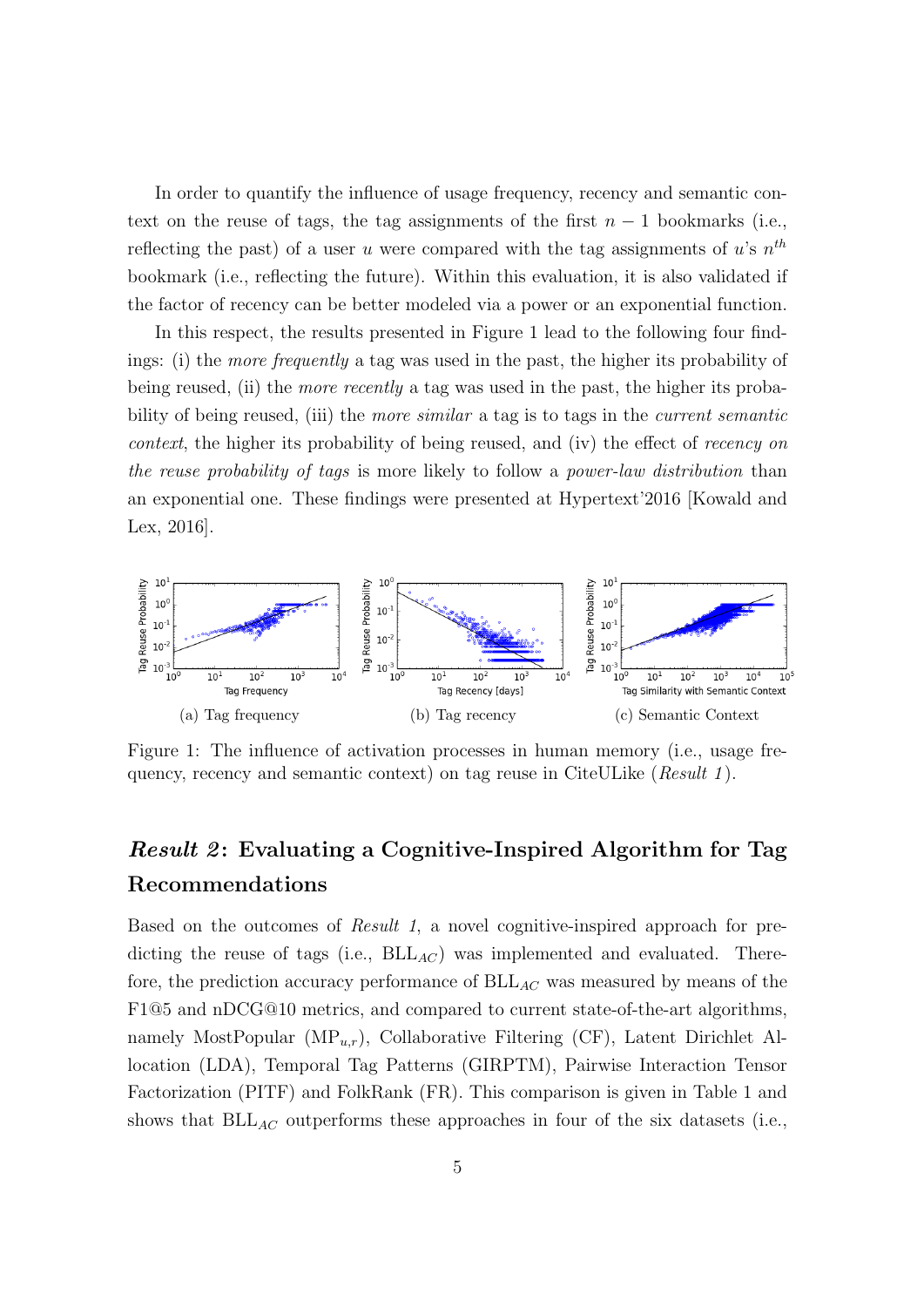Flickr, CiteULike, BibSonomy and Delicious). These four datasets represent narrow folksonomies, in which typically only one or a few users annotate the same resource. In LastFM and MovieLens, however, PITF and FR provide the best results, which shows the importance of incorporating also social influences for tag recommendations by means of imitating popular tags of other users. The main reason for this is that LastFM and MovieLens represent broad folksonomies, in which typically a lot of users annotate the same resource and thus, tag imitation becomes much more important.

| Dataset   | Metric  | $MP_{u,r}$ |      |           | CF LDA GIRPTM PITF FR |           |      | $BLL_{AC}$ | $BLL_{AC} + MP_r$ |
|-----------|---------|------------|------|-----------|-----------------------|-----------|------|------------|-------------------|
| Flickr    | F1@5    | .371       |      | .453 .178 | .455                  | .350      | .365 | .470       | .470              |
|           | nDCG@10 | .569       |      | .666 .280 | .686                  | .535 .561 |      | .711       | .711              |
| CiteULike | F1@5    | .249       |      | .231 .089 | .262                  | .178      | .250 | .259       | .273              |
|           | nDCG@10 | .392       |      | .359 .138 | .420                  | .294      | .392 | .422       | .438              |
| BibSonomy | F1@5    | .281       |      | .260 .145 | .291                  | .215      | .279 | .279       | .298              |
|           | nDCG@10 | .407       |      | .369 .219 | .425                  | .327      | .408 | .409       | .434              |
| Delicious | F1@5    | .238       |      | .243.182  | .261                  | .199      | .196 | .243       | .283              |
|           | nDCG@10 | .358       |      | .356 .271 | .393                  | .302      | .292 | .374       | .431              |
| LastFM    | F1@5    | .258       |      | .226 .258 | .263                  | .276      | .270 | .251       | .283              |
|           | nDCG@10 | .386       |      | .317.388  | .397                  | .414      | .399 | .375       | .425              |
| MovieLens | F1@5    | .153       | .124 | .141      | .159                  | .156      | .153 | .086       | .160              |
|           | nDCG@10 | .328       |      | .254 .296 | .326                  | .324 .319 |      | .203       | .338              |

<span id="page-5-0"></span>Table 1: Recommendation accuracy evaluation results by means of the F1@5 and nDCG@10 metrics. The cognitive-inspired approach  $BLL_{AC} + MP<sub>r</sub>$  provides the best results in all evaluation settings ( $Result 2$ ).

To address this, a hybrid recommendation algorithm was implemented and evaluated. In this respect, the contributions are twofold. Firstly, it was shown that  $BLL_{AC}$  can be expanded with tag imitation processes by means of popular tags of other users in order to realize  $BLL_{AC} + MP_{r}$ . Secondly, according to the evaluation results presented in Table [1,](#page-5-0)  $BLL_{AC}+MP_r$  now also outperforms PITF and FR in all six datasets (i.e., narrow and broad folksonomies). These findings were presented at RecSys'2015 [\[Kowald and Lex, 2015\]](#page-10-2).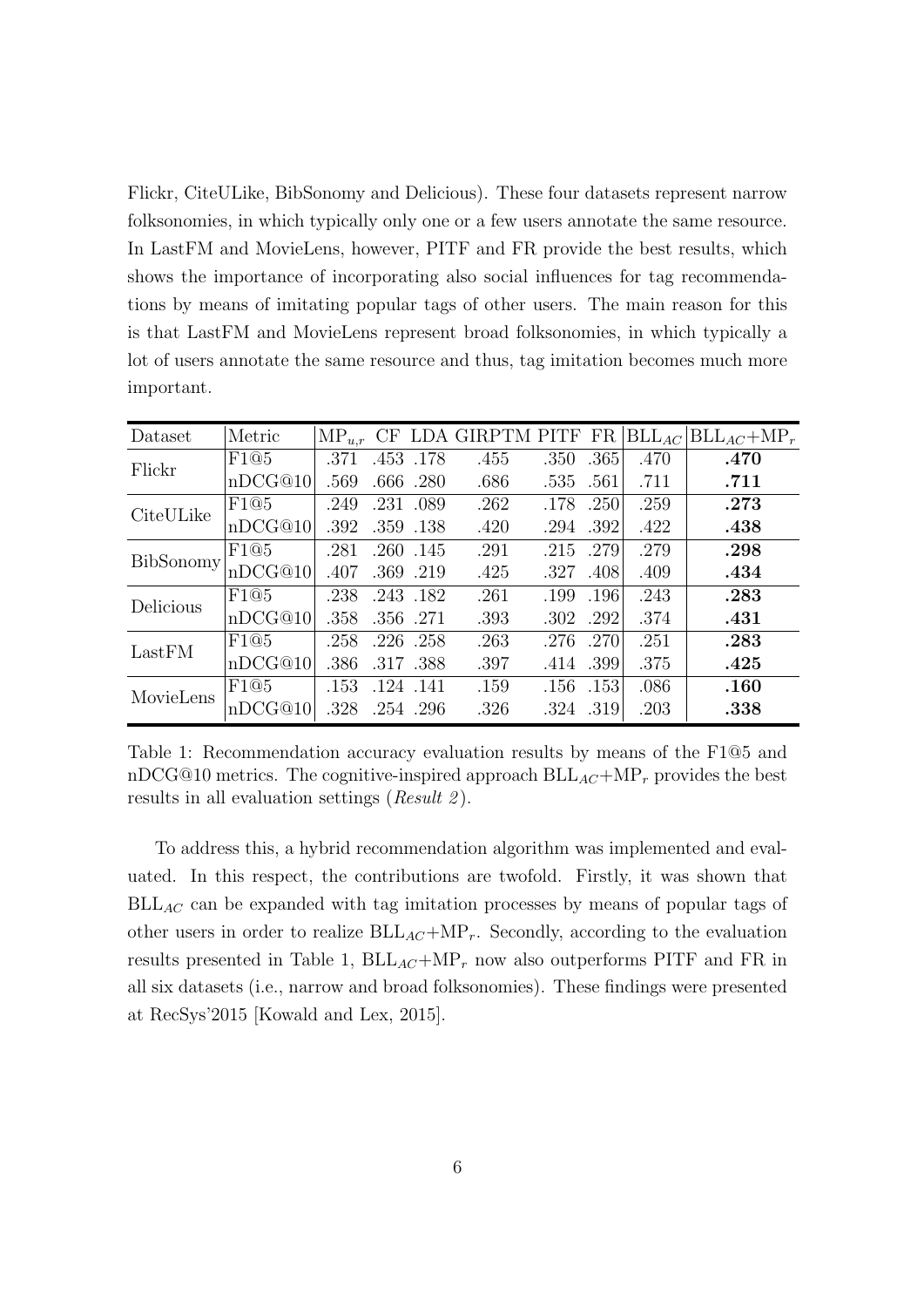### Result 3: Utilizing the Approach for Hashtag Recommendations in Twitter

In order to demonstrate the generalizability of this approach, the third main result of this thesis was the design, implementation and evaluation procedure of a cognitive-inspired approach for hashtag recommendations in Twitter. Based on the findings of Result 1 and Result 2, this algorithm utilizes activation processes in human memory to account for temporal effects on individual hashtag reuse (i.e., reusing own hashtags) and social hashtag reuse (i.e., reusing hashtags, which has been previously used by a followee). Therefore, an analysis of hashtag usage types in two empirical networks (i.e., *CompSci* and *Random* datasets) crawled from Twitter was conducted, which revealed that between 66% and 81% of hashtag assignments can be explained by past individual and social hashtag usage. By analyzing the timestamps of these hashtag assignments, it was further shown that temporal effects play an important role for both individual and social reuse of hashtags and that a power function provides a better fit to model this time-dependent decay than an exponential function.



<span id="page-6-0"></span>Figure 2: Recommendation accuracy results by means of Precision / Recall plots for hashtag recommendations.  $BLL_{I,S}$  and  $BLL_{I,S,C}$  outperform the current stateof-the-art in both evaluation settings and in both datasets (Result  $3$ ).

Based on this, the activation equation of ACT-R was utilized to develop  $BLL_{I,S}$ and  $BLL_{I,S,C}$ , two algorithms for recommending hashtags. Whereas  $BLL_{I,S}$  aims to recommend hashtags without incorporating the current tweet (i.e., *Scenario 1*),  $BLL_{I,S,C}$  also utilizes the content of the current tweet using the TF-IDF statis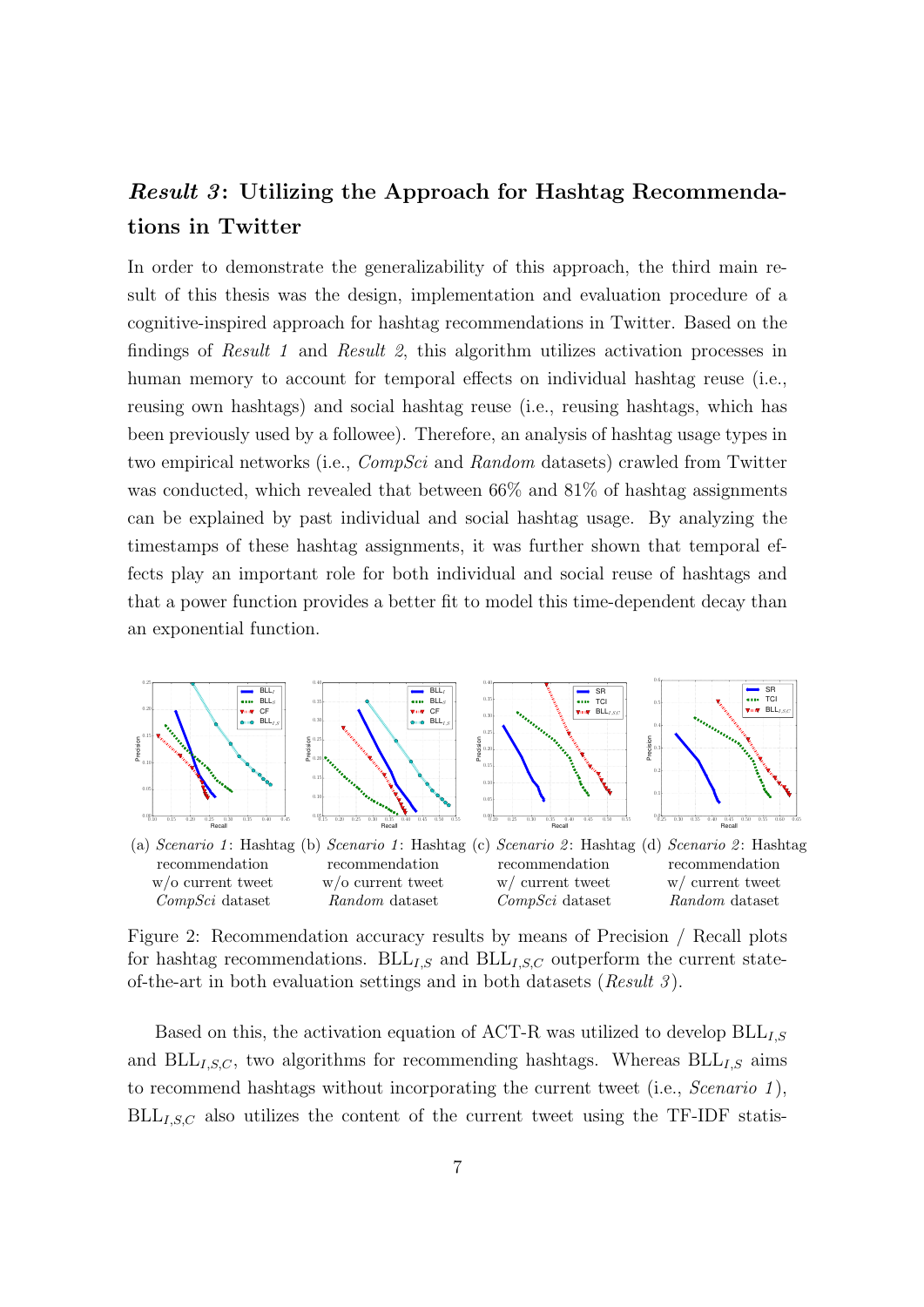tic (i.e., *Scenario 2*). Both algorithms were compared to state-of-the-art hashtag recommendation algorithms, namely  $BLL_{individual}$  ( $BLL_I$ ),  $BLL_{social}$  ( $BLL_S$ ), Collaborative Filtering (CF), SimilarityRank (SR) and TemporalCombInt (TCI). This evaluation is shown in Figure [2,](#page-6-0) which leads two four main findings: (i) a substantial amount of hashtag assignments in Twitter can be explained by past individual and social hashtag usage, (ii) temporal effects have an important influence on both individual as well as social hashtag reuse, (iii) a power function is better suited to model this *time-dependent decay* than an exponential one, and (iv)  $BLL_{I,S}$  outperforms related algorithms in the first evaluation scenario (i.e., without the current tweet) and  $BLL_{I,S,C}$  in the second one (i.e., with the current tweet).

These findings were presented at WWW'2017 [\[Kowald et al., 2017b\]](#page-10-3) and show that activation processes in human memory can be utilized for the recommendation of hashtags in Twitter. This further demonstrates that the cognitive-inspired tag recommendation approach proposed in this thesis can be generalized for related use cases in the area of tag-based recommender systems.

#### Impact & Future Work

This thesis has modeled activation processes in human memory in order to improve tag recommendations. Therefore, the relation between activation processes in human memory and the reuse of tags in social tagging system has been investigated and a novel tag recommendation algorithm termed  $BLL_{AC} + MP<sub>r</sub>$  has been proposed based on the activation equation of the cognitive architecture ACT-R. This algorithm has been evaluated in six real-work folksonomy datasets to demonstrate that a cognitive-inspired approach is able to outperform state-of-the-art tag recommendation methods that ignore these insights from cognitive science. Finally, the algorithm was adapted and extended for recommending hashtags in Twitter, which shows that activation processes in human memory can be utilized for related use cases in the area of tag-based recommender systems.

The impact of this dissertation research can be found in the areas of (i) recommender systems, (ii) social tagging, and (iii) tag recommendation evaluation. With respect to the research area of recommender systems, this thesis showed that principles of human cognition can be utilized to improve tag recommendations. By taking into account how humans access information in their memory, cognitive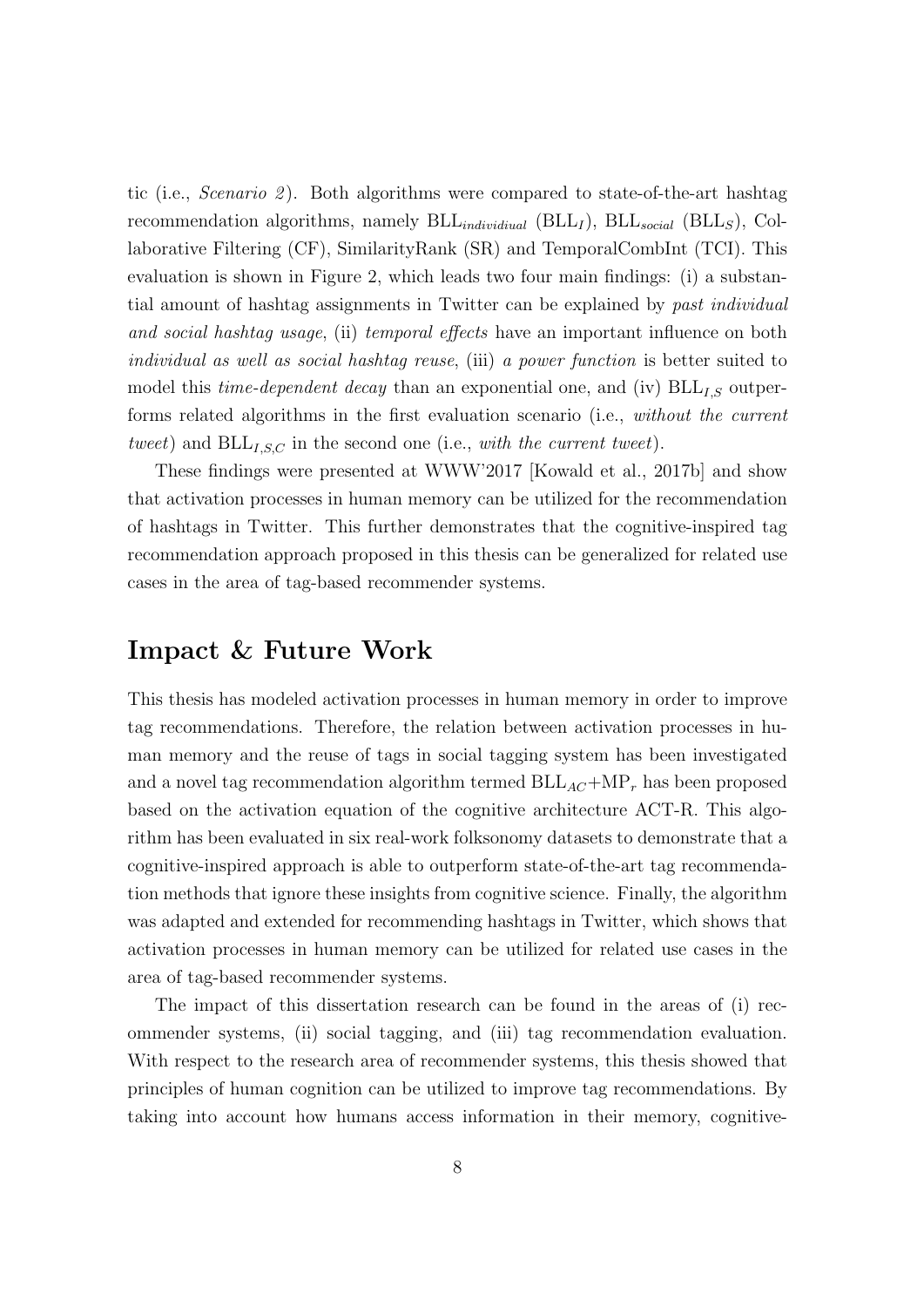inspired recommendation strategies were developed as an alternative to data-driven methods such as Collaborative Filtering or Matrix Factorization. These findings had an impact on the research area of recommender systems by motivating the development of related cognitive-inspired recommendation algorithms (e.g., [\[Kowald,](#page-9-0) [2015,](#page-9-0) [Kowald et al., 2014b\]](#page-10-0)).

Furthermore, this thesis contributed to the large body of research that analyzes interactions in social tagging systems. Specifically, the relation between activation processes in human memory and the reuse of tags was investigated, which resulted in a set of factors that influence the reuse of tags. Thus, three of these factors are (i) past usage frequency, (ii) past usage recency, and (iii) the current semantic context cues. Especially, the second factor (i.e., time / recency) has led to further interesting investigations such as the study of temporal effects on hashtag reuse in Twitter (e.g, [\[Kowald and Lex, 2016,](#page-10-1) [Kowald et al., 2017b\]](#page-10-3)). Finally, this thesis provided the to-date most extensive evaluation of tag recommendation algorithms. This included the evaluation of twenty tag recommendation algorithms on six datasets by using ten evaluation metrics. This large-scale study provided the research community with a performance overview of state-of-the-art tag recommendation algorithms in various evaluation settings. Apart from that, all algorithms and evaluation procedures used in this thesis were provided as open-source software, which greatly enhanced the reproducibility of the presented results (e.g., [\[Kowald et al., 2017a,](#page-9-4) [Kowald and](#page-10-2) [Lex, 2015,](#page-10-2) [Kopeinik et al., 2016\]](#page-9-5)).

This thesis showed that activation processes in human memory can be utilized for both tag recommendations in social tagging systems and hashtag recommendations in Twitter. These findings open up possible research strands for future work, such as the design of cognitive-inspired recommender systems [\[Lacic et al., 2014b,](#page-10-4) [Seitlinger](#page-11-1) [et al., 2013,](#page-11-1) [Kowald et al., 2015b,](#page-10-5) [Lacic et al., 2014a,](#page-10-6) [Lacic et al., 2014c,](#page-11-2) [Lacic et al.,](#page-10-7) [2015\]](#page-10-7). One example of such cognitive-inspired resource recommendation algorithm was presented at WWW'2015 [\[Seitlinger et al., 2015\]](#page-11-3) and in [\[Kopeinik et al., 2017\]](#page-9-6).

Taken together, the author of this thesis believes, that general future research of recommender systems should focus on a hybrid combination of (i) cognitiveinspired, and (ii) data-driven (e.g., machine learning-based) approaches. This way, the strengths of both types of algorithms can be combined in order to adapt to the given data (i.e., large-scale versus small-scale settings). This thesis already provided a first step into this research direction.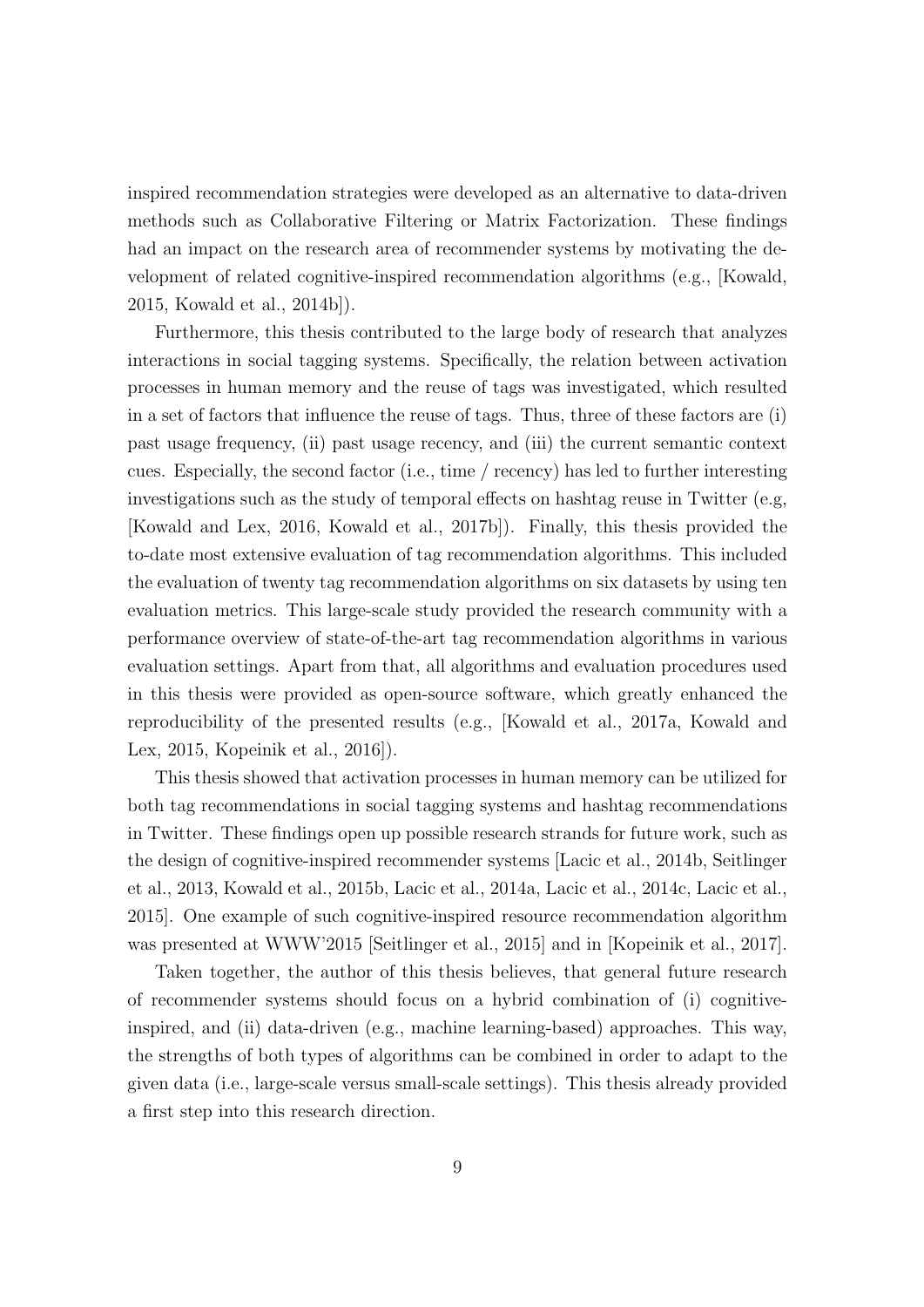# Bibliography

- <span id="page-9-1"></span>[Anderson et al., 2004] Anderson, J. R., Bothell, D., Byrne, M. D., Douglass, S., Lebiere, C., and Qin, Y. (2004). An integrated theory of the mind. Psychological review, 111(4):1036.
- <span id="page-9-6"></span>[Kopeinik et al., 2017] Kopeinik, S., Kowald, D., Hasani-Mavriqi, I., and Lex, E. (2017). Improving collaborative filtering using a cognitive model of human category learning. The Journal of Web Science, 2(1).
- <span id="page-9-5"></span>[Kopeinik et al., 2016] Kopeinik, S., Kowald, D., and Lex, E. (2016). Which algorithms suit which learning environments? a comparative study of recommender systems in tel. In Proceedings of the 11th European Conference on Technology Enhanced Learning, ECTEL '16, pages 124–138. Springer.
- <span id="page-9-0"></span>[Kowald, 2015] Kowald, D. (2015). Modeling cognitive processes in social tagging to improve tag recommendations. In Proceedings of WWW'15 companion.
- <span id="page-9-4"></span>[Kowald et al., 2017a] Kowald, D., Kopeinik, S., and Lex, E. (2017a). The tagrec framework as a toolkit for the development of tag-based recommender systems. In Adjunct Publication of UMAP'2017.
- <span id="page-9-2"></span>[Kowald et al., 2015a] Kowald, D., Kopeinik, S., Seitlinger, P., Ley, T., Albert, D., and Trattner, C. (2015a). Refining frequency-based tag reuse predictions by means of time and semantic context. In Mining, Modeling, and Recommending'Things' in Social Media, pages 55–74. Springer.
- <span id="page-9-3"></span>[Kowald et al., 2014a] Kowald, D., Lacic, E., and Trattner, C. (2014a). Tagrec: Towards a standardized tag recommender benchmarking framework. In Proceedings of the 25th ACM Conference on Hypertext and Social Media, HT '14, pages 305–307, New York, NY, USA. ACM.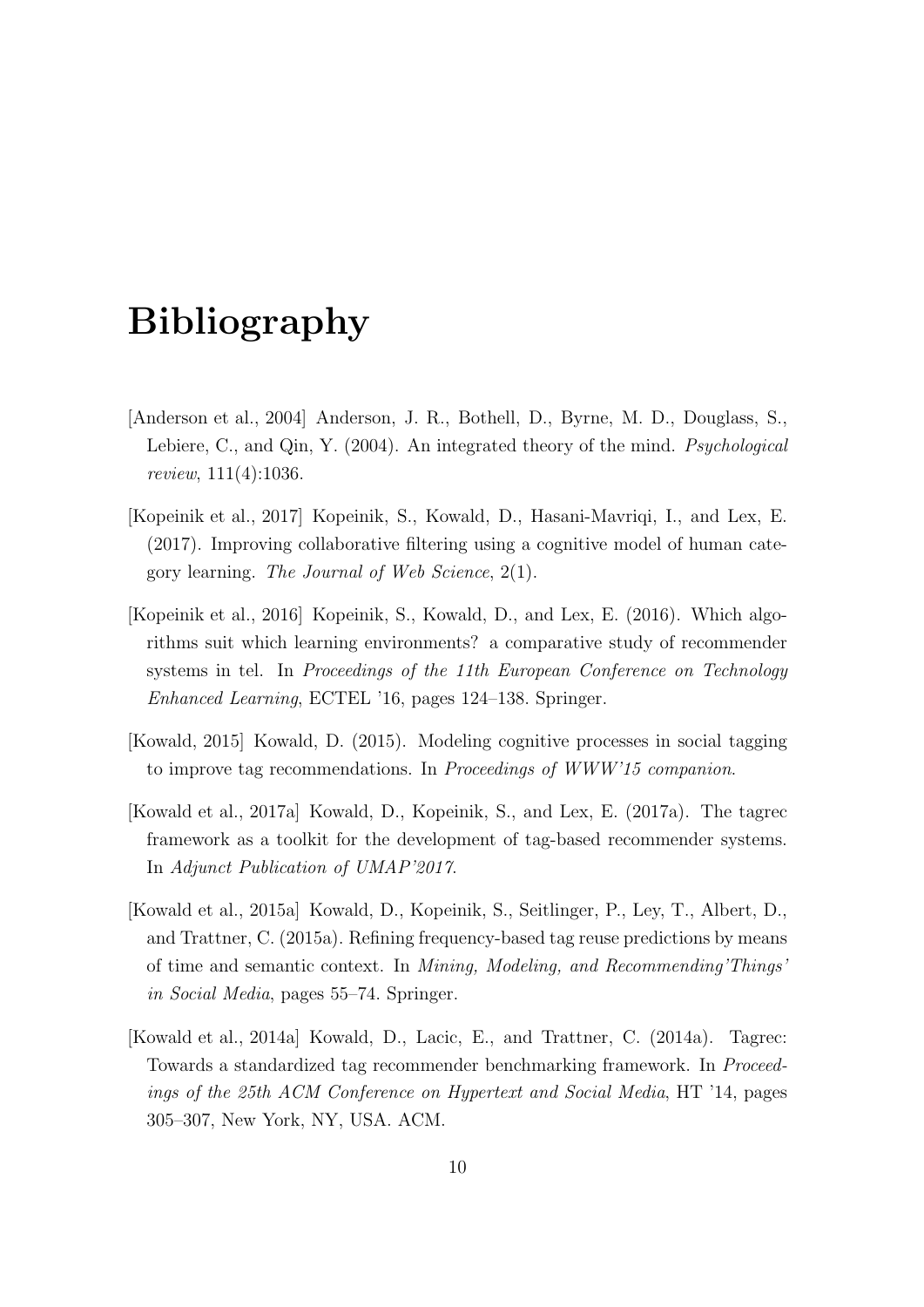- <span id="page-10-2"></span>[Kowald and Lex, 2015] Kowald, D. and Lex, E. (2015). Evaluating tag recommender algorithms in real-world folksonomies: A comparative study. In *Proceed*ings of RecSys'2015.
- <span id="page-10-1"></span>[Kowald and Lex, 2016] Kowald, D. and Lex, E. (2016). The influence of frequency, recency and semantic context on the reuse of tags in social tagging systems. In Proceedings of Hypertext'2016.
- <span id="page-10-3"></span>[Kowald et al., 2017b] Kowald, D., Pujari, S. C., and Lex, E. (2017b). Temporal effects on hashtag reuse in twitter: A cognitive-inspired hashtag recommendation approach. In Proceedings of WWW'2017.
- <span id="page-10-5"></span>[Kowald et al., 2015b] Kowald, D., Seitlinger, P., Kopeinik, S., Ley, T., and Trattner, C. (2015b). Forgetting the words but remembering the meaning: Modeling forgetting in a verbal and semantic tag recommender. In Mining, Modeling, and Recommending'Things' in Social Media, pages 75–95. Springer.
- <span id="page-10-0"></span>[Kowald et al., 2014b] Kowald, D., Seitlinger, P., Trattner, C., and Ley, T. (2014b). Long time no see: The probability of reusing tags as a function of frequency and recency. In Proceedings of WWW'2014 companion.
- <span id="page-10-7"></span>[Lacic et al., 2015] Lacic, E., Kowald, D., Eberhard, L., Trattner, C., Parra, D., and Marinho, L. B. (2015). Utilizing online social network and location-based data to recommend products and categories in online marketplaces. In Mining, Modeling, and Recommending'Things' in Social Media, pages 96–115. Springer.
- <span id="page-10-6"></span>[Lacic et al., 2014a] Lacic, E., Kowald, D., Parra, D., Kahr, M., and Trattner, C. (2014a). Towards a scalable social recommender engine for online marketplaces: The case of apache solr. In Proceedings of the 23rd International Conference on World Wide Web, pages 817–822. ACM.
- <span id="page-10-4"></span>[Lacic et al., 2014b] Lacic, E., Kowald, D., Seitlinger, P., Trattner, C., and Parra, D. (2014b). Recommending items in social tagging systems using tag and time information. In Proceedings of the 1st International Workshop on Social Personalisation co-located with the 25th ACM Conference on Hypertext and Social Media, HT '14. CEUR-WS.